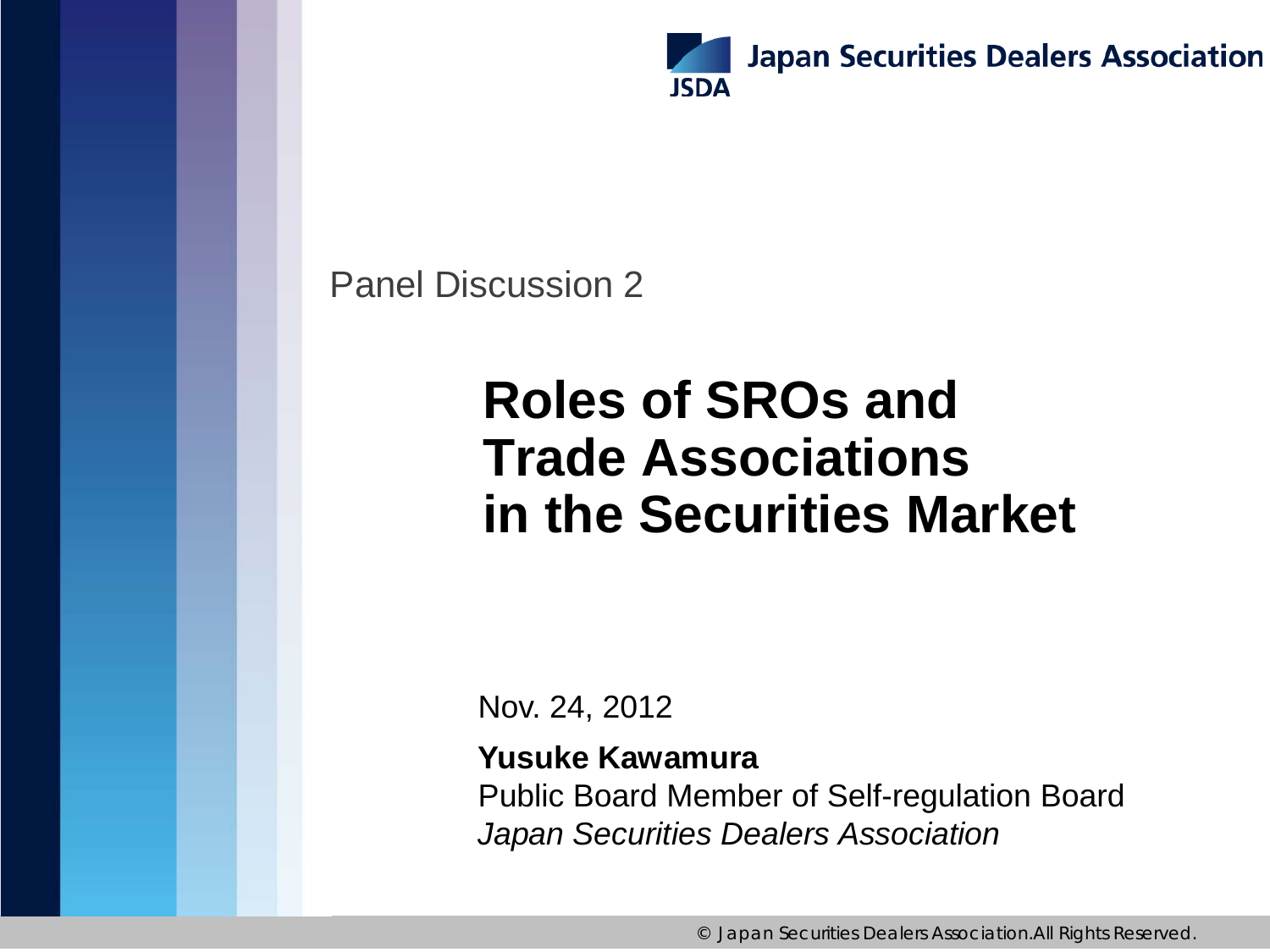

1

*JSDA (Japan Securities Dealers Association)* is an association of securities companies and financial institutions operating securities businesses in Japan.

Its major tasks are:

 as an *SRO (Self Regulatory Organization)*, to provide self-regulation in the Japanese securities market, and

 as an *industry association*, to conduct various activities to invigorate and further develop the market.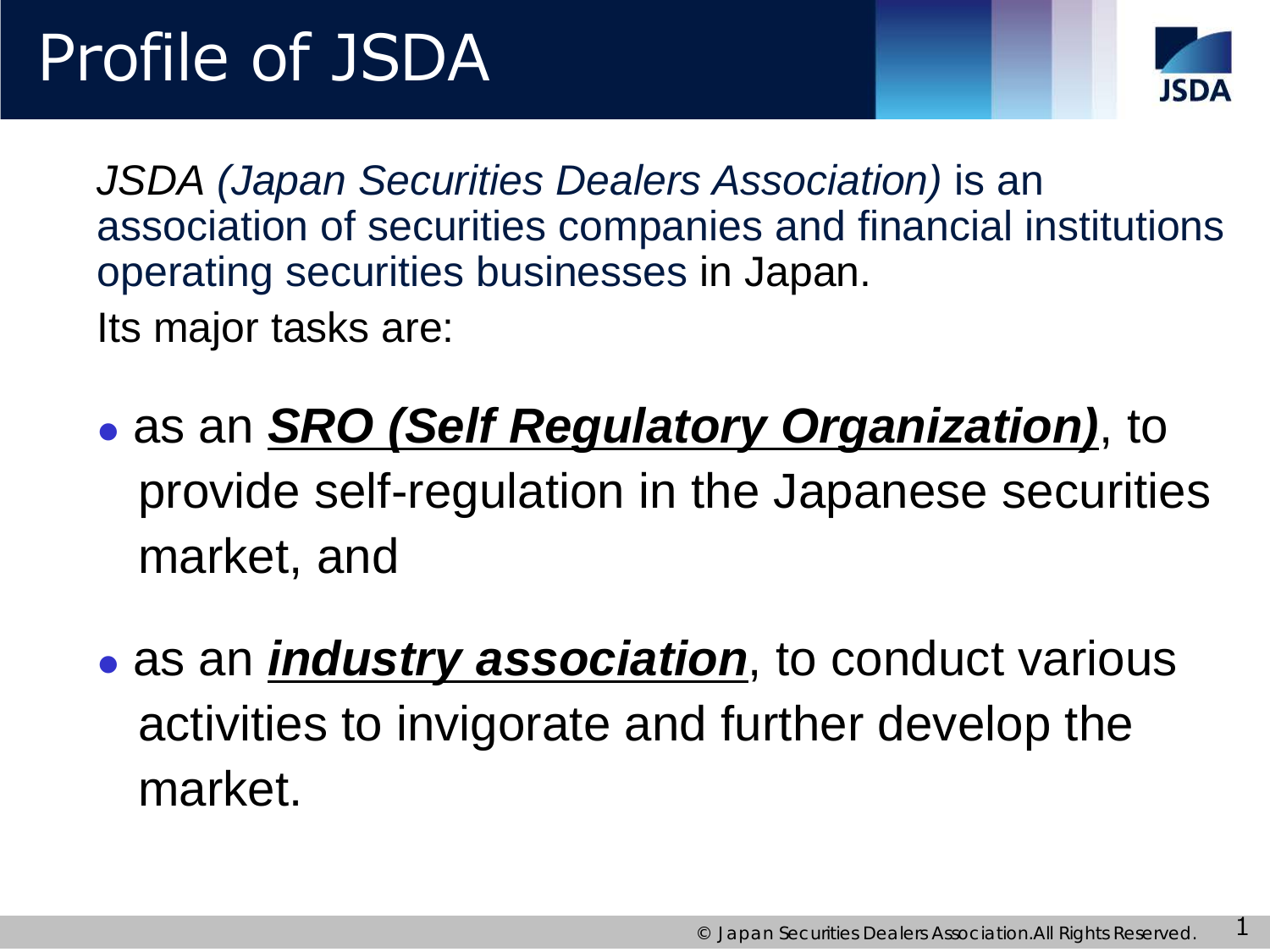# Organization of JSDA (1)



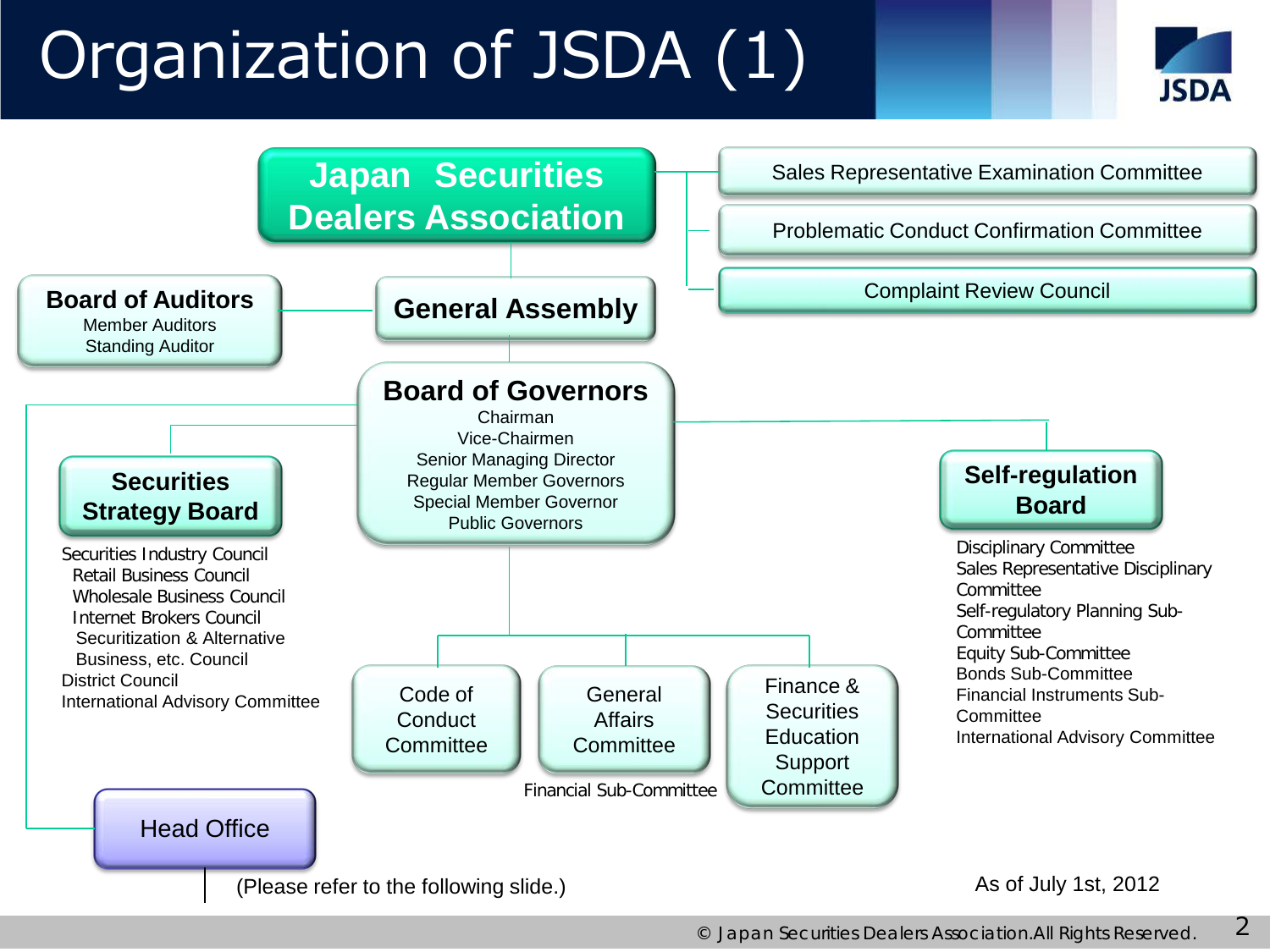# Organization of JSDA (2)





© Japan Securities Dealers Association.All Rights Reserved. 3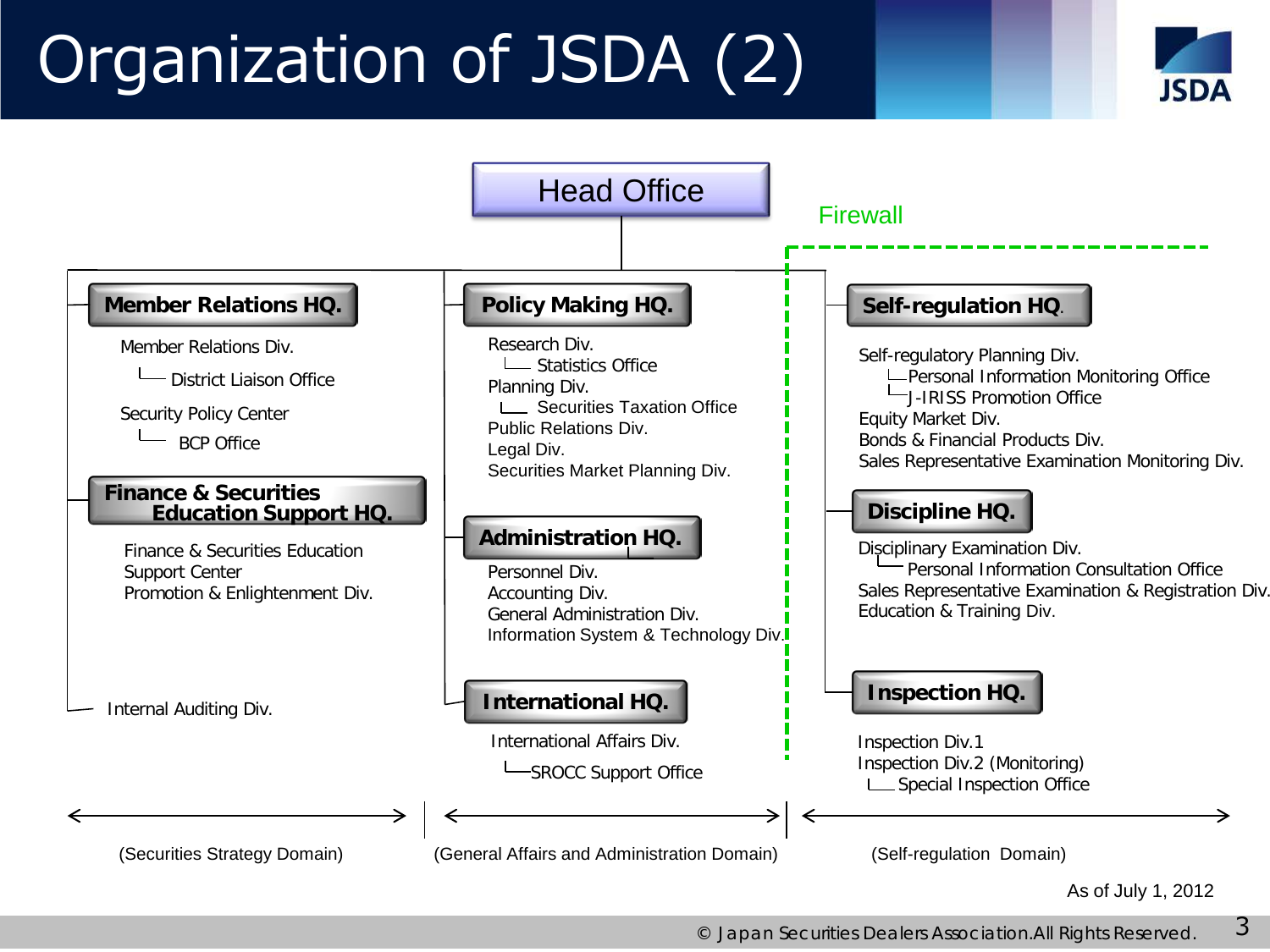

#### **As an SRO**

Continuous revision of self-regulation system, as well as amendment of self-regulatory rules, to further enhance market fairness and reinforce market functions, which include:

- ・Establishment of industry-wide dispute mediation system: Financial Instruments Mediation Assistance Center (FINMAC);
- ・Deliberation on producing easy-to-understand explanations and explanatory documents for financial products;
- ・Production of guideline on advertising through social media; and
- ・Deliberation on measures to improve confidence in securities market:
	- ‐preventing insider trading and ensuring strict corporate information management in securities firms
	- ‐assuring segregation of customer asset